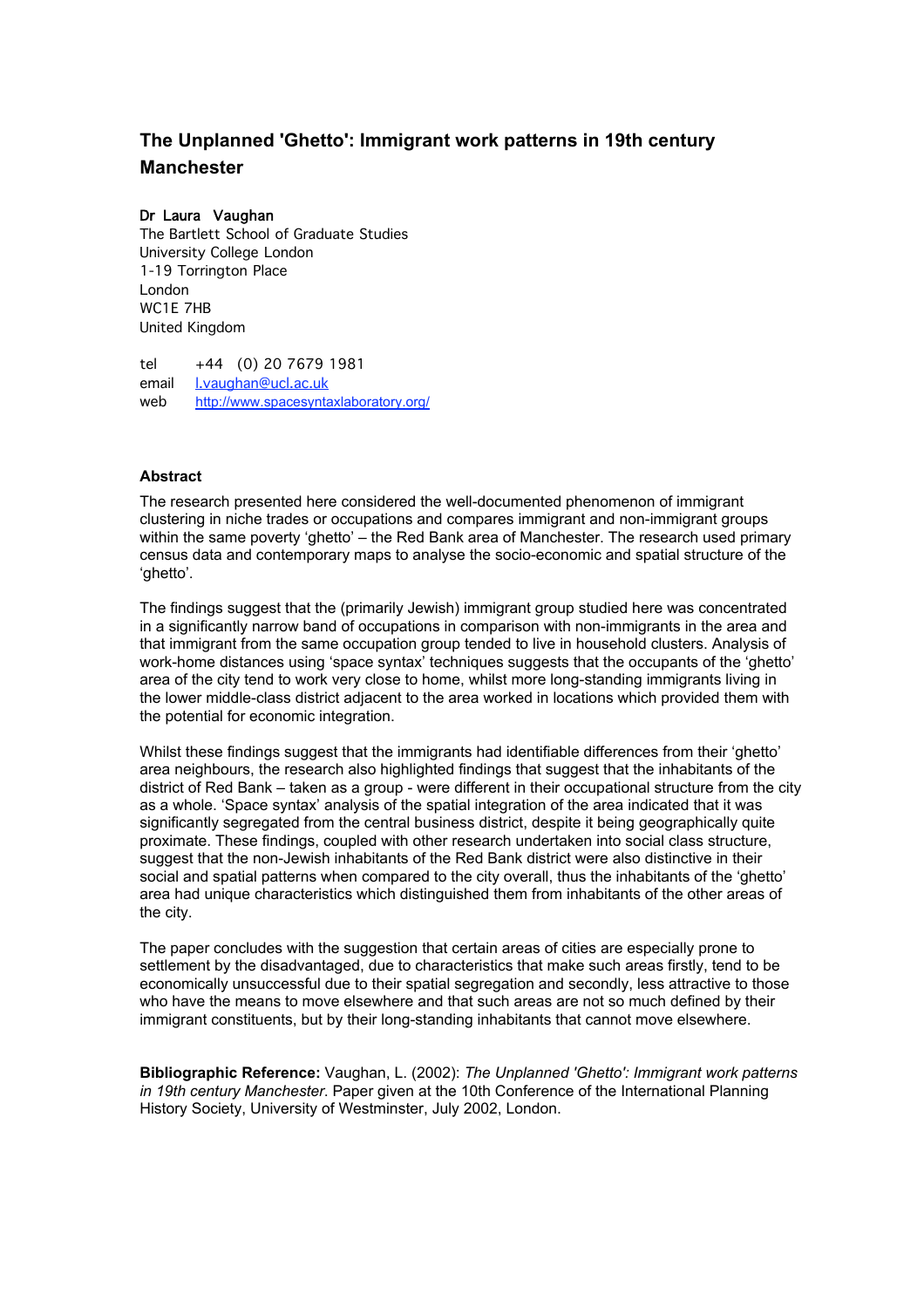## **Introduction**

The phenomenon of clustering of minorities, especially that of newly arrived immigrants, is well documented – as can be seen in the following, amongst many others - Jacobs (1961); Ward (1982); Rosenbaum (1995); Peach (2001). In particular, Wirth (1964), who was associated with Park and the Chicago School of Sociology, found that there was an "unmistakable regularity" in the process of formation of immigrant "slums". The research described here uses 'space syntax' theories and techniques to investigate this phenomenon (frequently referred to as 'ghettoisation). Space Syntax methods (SSM) allow the fine scale of the built environment to be considered and the spatial logic of its underlying structure to be understood as a physical entity in its own right and thus the analysis can be made of the active role of the environment in informing social change and measures such as topology, geometry and other metric properties of space to be considered alongside social and economic measures.

This paper describes research which was part of a broader investigation of immigrant minority settlement patterns in 19<sup>th</sup> century Manchester and Leeds (for a PhD in Architecture). In addition to the spatialisation of immigrant occupations, the research also looked at:

The process of development of the minority settlement over time – published in Vaughan and Penn (1999), which found measurable patterns of intensification, then dispersal, in the formation of immigrant settlement through six censuses studied;

The incidence of poverty amongst immigrant and non-immigrants within the 'ghetto' area, which found a relationship between greater poverty (measured by several variables including occupation of head of household and household density) and distance from sources of employment at the perimeter of the settlement area;

The relationship between economic segregation and spatial segregation, which concluded that the areas of the cities in which immigrants tended to congregate had spatial attributes which made them more prone to poverty, whether the inhabitants were immigrants or not, and that it was the planning of the area itself which contributed to the deprivation of its inhabitants.

It has been suggested by research into immigrant and poverty 'ghettos', that the process of dispersal of immigrants after the initial stage of settlement is enabled by successful integration into the host economy – see Carter and Lewis (1983); Waterman and Kosmin (1987). Theorists of the evolution of urban form have proposed that cities have developed as a result of the conglomeration of houses, whose settlement form was a result of the social needs of the settlement's society [see Krier (1984), for example]. Other urban theorists, [see Whitehand, Morton et al. (1999) for example], have produced theories about how the urban fabric is influenced by a set of small-scale decisions made by individuals. The research described here is based on the theories of Hillier, Penn et al. (1993), who propose a complex set of relations between spatial form and society; Hillier et al have proposed a theory of the movement economy, which suggests that the differences in movement rates brought about by the grid have an effect on land uses, in that land uses which need movement seek out the naturally busy parts of the grid and those which need less movement, seek out naturally quiet parts of the grid, see Hillier and Penn (1996). Recent research by Hillier (2001) suggests that the evolution of city 'live' centres (which include markets and shops) is strongly influenced by the change in spatial configuration over time. Whilst research undertaken by this author, Vaughan (1999), suggests that the persistence of 'ghetto' areas is due to their having the combination of a desirable proximity to economic activity centres coupled with a lower-than-normal property rental or purchase price and that this combination of factors can lead ultimately to the economic and social integration of these population sectors.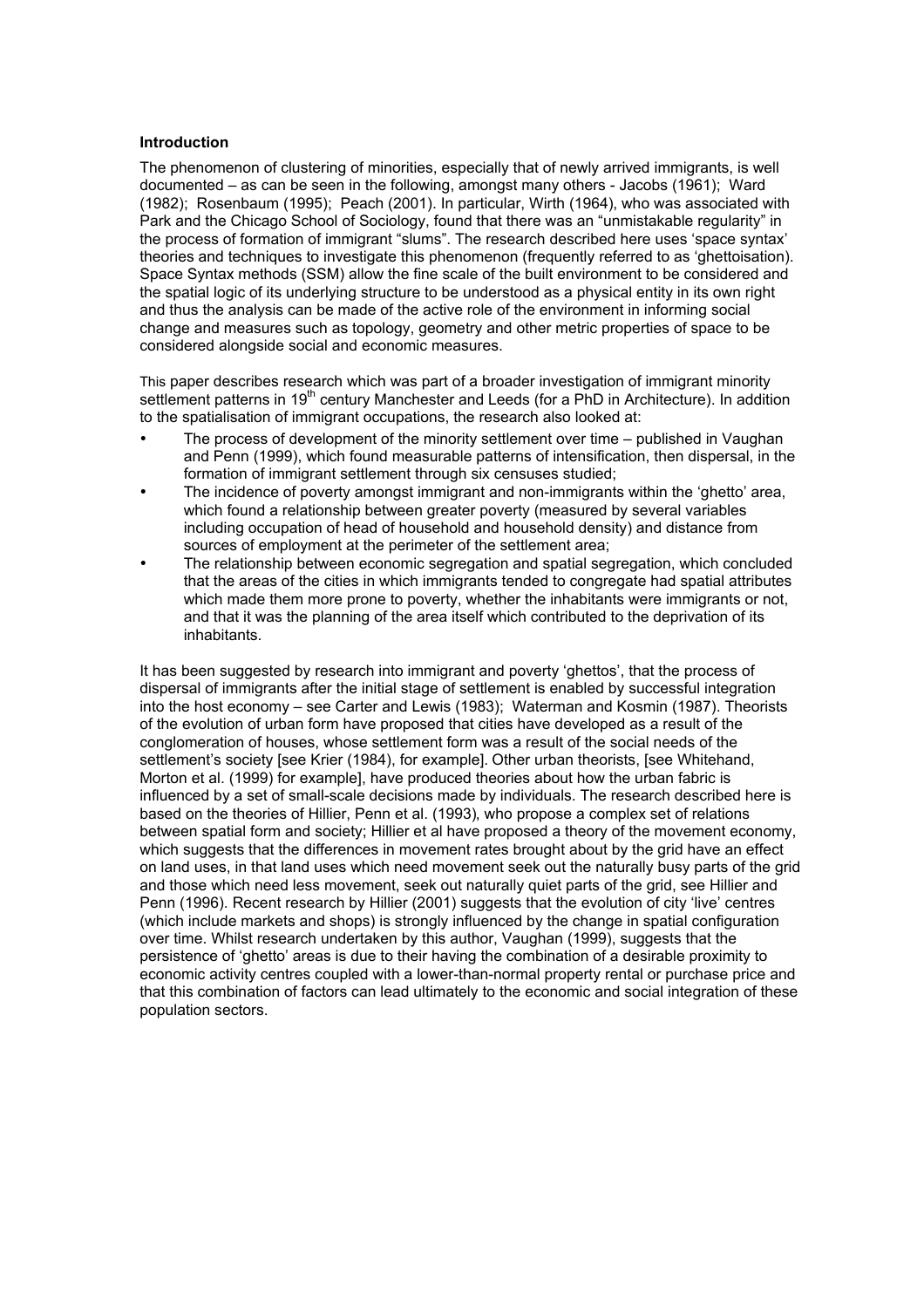# **Background**

## *Jewish Settlement in Manchester*

Despite their relatively small size when compared with London, the urban centres of Jewish settlement outside of the capital developed rapidly in the late 19th century in parallel with the urbanisation and industrialisation of the country in general and Manchester is considered to be one of the exemplars of Jewish provincial settlement. The Jews of England differ from the Jews of continental Europe in the fact that since the resettlement of the Jews in the mid-17th century, there have been no legal restrictions on their settlement in England (although restrictions on ownership of land, political activity, membership of guilds and higher education persisted well into the  $19<sup>th</sup>$  century).

Jewish settlement in Manchester started in the 1780s. By the 1850s, the influx of Jewish immigrants had stabilised. The rate of growth of the Jewish settlement in Manchester from 1858 onwards, to the period in question, 1881, brought it to be amongst the three most populated provincial communities - this was due to its development as an industrial and commercial centre, yet was also due to an influx of mass migration from Eastern Europe, especially in the latter part of the period.

The incoming migrants settled in high densities in the Red Bank area of Manchester (amongst several provincial cities) as well as the East End of London, which had by then been established as a Jewish district. The high density of impoverished co-religionists led to the creation of numerous Jewish charities and organisations to both relieve the poor, but also with the ultimate aim of integrating the new immigrants socially and economically into the existing population. Despite this, problems of high-density settlement in areas such as the Red Bank district of Manchester, caused crises of unsanitary conditions and overcrowding.



*Plate 1 – showing section of Red Bank district of Manchester, c. 1881*

Red Bank was on a high sandstone ridge that fell away from the area of middle-class settlement on Cheetham Hill (to the north) down to the railway in the valley of the Irk (see plate 1). Here the houses were arranged in cramped rows along excavated shelves separated and supported by flimsy retaining walls. Two adjoining roads - Verdon Street and Fernie Street (marked in red in plate 1) - attracted the bulk of Jewish settlement. According to Williams (1985a), these streets became the heart of what, in succeeding years, acquired the character of a 'voluntary ghetto' (p. 177). This area of 'classic slum' was, according to Williams: 'Physically invisible: 'self-contained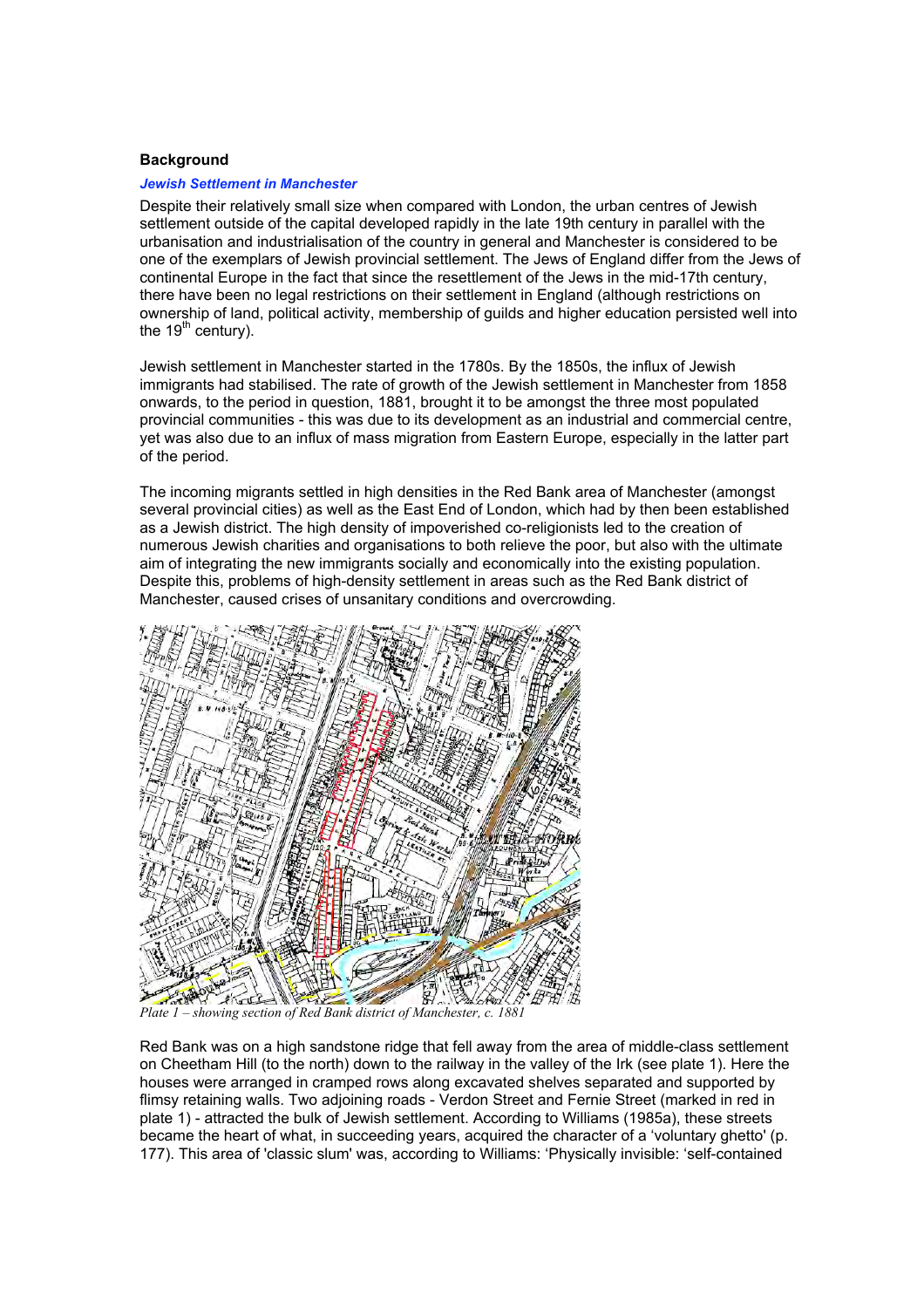and shielded from view by the lie of the land and a facade of shops and public buildings, socially barricaded by the railway and industries in the polluted valley of the Irk, and so neglected and ill-lit as to be in a state of "perpetual midnight"' (op cit p. 81).

The trade occupations of the Jews changed in the period 1858-1881. Whilst in 1853 the majority of this group were hawkers, peddlers or street sellers, by 1880 they had developed (in parallel to the general population) to an industrial proletariat, with a small but significant number in the middle-class occupations of merchants, manufacturers and professionals – these were from the more established families. During this period of time the process of industrialisation brought in changes to patterns of work, with the development of the multiple store. However, the majority of the working class population continued to live close to work, in order to minimise the expense of travel.

Despite their relative freedom, in comparison with other European Jewish communities, evidence suggests that the Jews started to create niche trades to offset their market limitations, see Pollins (1982). According to Pollins, the move into trades and away from the earlier occupations of hawker and costermonger were part of a communal effort to apprentice children into trades. The choice of occupations promoted by apprenticeships and loans was small and was confined to trades where the capital investment was modest and the necessary equipment was cheap and portable and enabled home working. Another development in labour patterns was the formation of 'sweated' workshops, which was the result of sub-division of labour and changes in work patterns in certain industries.

The development of transport technology had an influence on centres of production that grew from small towns into cities whilst the cities themselves suffered an explosive increase in population. Industrialisation also brought about a change in the housing market. The two main features of this were the severe shortage of municipal housing and the large proportion of the population who rented their accommodation. The outcome of the predominance of renting was the lack of control of workers over their living environment; bringing about a situation which was exploited by landlords, who charged high rents. Higher rent charges forced people to take in lodgers rather than be evicted. This situation brought about in its extreme, the overcrowding and slum conditions which were a typical part of 19th century cities. Some sources suggest that this was the main cause of the formation of distinctive 'ethnic' areas of the city, formed by immigrant groups clustering according to country of origin.

# *Spatial causes of 'ghetto' formation*

The 'chain migration' model of migration proposes that international migrants depend on initial forays by a single member of a family or clan in order to obtain information about the potential country of destination and in order to establish work and accommodation. According to this migration model, the destination tends to be very specifically located spatially, often confined to particular streets, and is just as strongly linked to the point of origin - in this way strong cohesiveness and a tendency towards self-help or co-dependence is created among the migrants of this type, who tend to have similar backgrounds, outlooks and even occupations. However, one cannot necessarily read this model in reverse; that if there is a parallel clustering of occupation and country of origin, that the migrants have brought with them specific skills and trades from their country of origin. The reason for this is that there are many instances when occupations are discarded upon arrival at the migration destination, yet clustering by country of origin is still maintained. See for instance: '...Strange as it may appear, the immigrant's future is more or less determined by the sort of trade done at the town where he lands or arrives. He may become a tanner or a dyer in Hull, and have a different ambition from what he would have if he landed at, say Liverpool, Glasgow, or London.' [Smith, J.: 'The Jewish Immigrant', in Englander (1994), p.112].

Maintenance of cultural identity is possibly one way of sustaining the self-help network, which leads to self-help for finding jobs and accommodation. This is reinforced spatially by proximity between work, home, society, place of prayer, clubs and etc. It is possible that the ultimate success of certain immigrant groups may be due to the convergence of all of these factors at the same time. In addition, some sources, such as Eyles (1990), suggest that immigrant self-help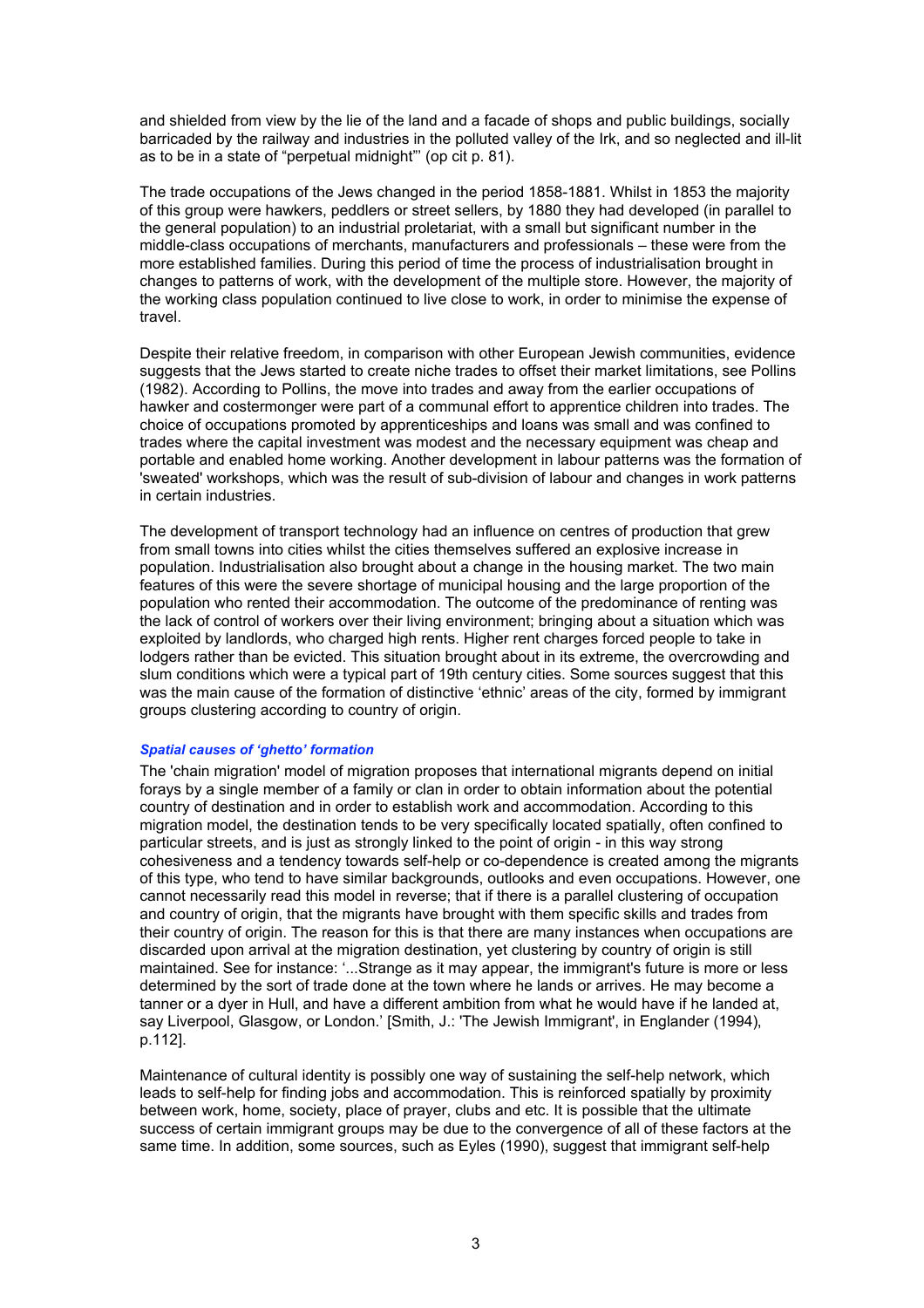creates informal local economies. This can be expressed in the payment in cash or, in some cases, with goods 'in kind'.

The importance of the economy as being the most likely potential for integration is raised by many theorists. Many maintain that the market place is the point of contact between otherwise disassociated groups such as immigrants and their host community. This concept of the market as a place of abstract transactions between extremes, or strangers, is proposed by Wirth (1928), who writes of the Jewish trade relationships, that this type of relationship takes place in a situation where no other contact can take place, since trade is an abstract relationship where emotions drop into the background. Wirth maintains that the more impersonal the trader's attitude, the more efficient and successful are the transactions likely to be (op cit, p. 25). Hence, the evident propensity for immigrants to tend towards such economic activities.

# **Analysis**

# *Methods*

According to 'space syntax' theory, the spatial realisation of societies in cities reflects the richness of the social, economic and cultural milieu that it embodies, see Hillier and Hanson (1984). In order to test this idea, a method of analysis was developed by Hillier and Hanson that creates an objective description of the pattern of space by describing and quantifying spatial patterns of cities and towns. By creating an objective measure of space, this method of analysis is not only applicable for examining its primary properties, but also (by using the results of the spatial analysis to control for the effect of space on social measures), for studying space in relation to measurable social quantities, such as movement rates, economic values, crime statistics and so on.

Space Syntax analysis examines the spatial configuration of cities by defining all external spaces as a continuous network of space. The spatial configuration is represented by the set of the fewest and longest lines of visibility and permeability that link between all spaces in the network referred to as the 'axial map'. The axial map is analysed by computer as a pattern of accessibility, measuring the relative distance of each part from the system as a whole, and then describing the system according to the distribution of accessibility; ranging from the most accessible, 'integrated', to the least accessible, 'segregated'. The numeric properties of the spatial system are laid out in a table, allowing the mathematical analysis of the relationship between the spatial properties and other measurable properties of space use. The numeric properties are also represented graphically, by colouring up the axial lines in a spectrum of colours from cold to warm, assigning the blues to the least integrated lines, the greens to the next and so on, through yellows and oranges to the most integrated lines, coloured red (or in a black and white map from light grey to dark grey and black.) The Space Syntax Laboratory at University College London has applied this method of analysis on a large number of urban sites. In all of these sites they have found a statistically significant (p≤.05) correlation between movement rates and spatial integration values. These studies have also discovered significant parities between spatial configuration and other social factors.

The main source of data in this research is the census data of 1881 and the business directories of the three years before and after the census year for Manchester. In addition, data on the city's population size and occupational structure were taken from a summary of the 1881 census called: 'Census of England and Wales: ages, condition as to marriage and birthplaces of the people' which lists occupations per industrial category in each urban district of which the population is over 50,000 [see Her Majesty's Government (1883)].

This research studied the occupational distribution in Manchester by classifying the occupations of all Jewish households as well as analysing the distribution of work addresses for Manchester Jews. It should be pointed out that until the 20th century, occupation was listed as 'Rank, Profession or Occupation'. This did not make clear whether the occupation of the individual or the industry to which his employer belonged were requested. It is for this reason that occupation information was sometimes ambiguous and this is also the reason that occupations tended to be summarised by census authorities. Jewish families were identified by an expert team led by Bill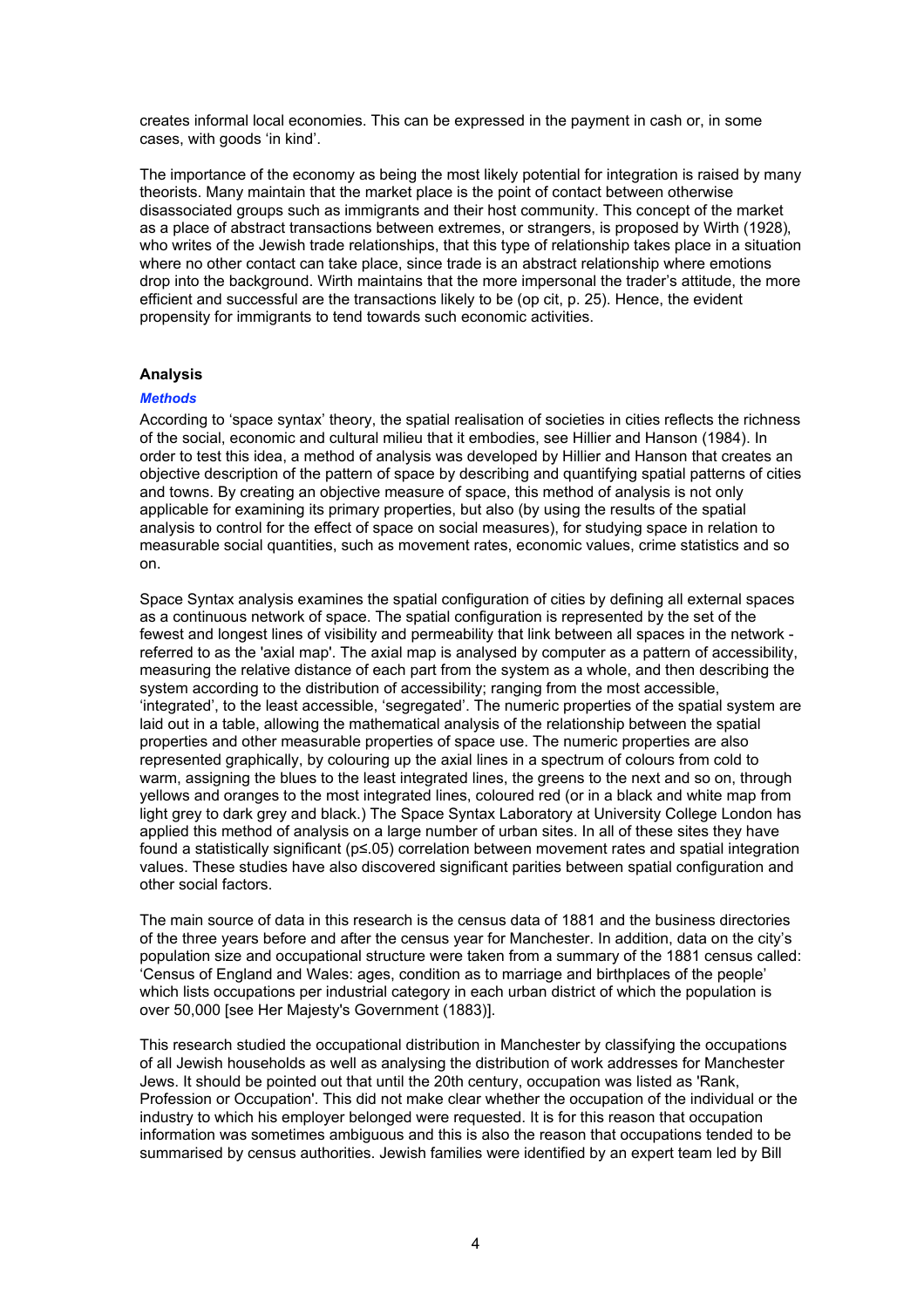Williams (1985a) and provided by the Manchester Jewish Museum. The author acknowledges with gratitude Bill William's provision of this data.

The analysis investigates the occupation distribution of the Jewish population of Manchester. It starts with a spatial analysis of the Manchester area to see if it was physically segregated and whether immigrant density had spatial attributes, then continues with an investigation into the historical belief that the Jews tend to occupy a narrow bank of trades. Lastly, the phenomenon of occupational enclaves is examined through data on household structure and spatial location of business addresses. Throughout the paper Jewish cases are compared with non-Jewish cases and the district of high density Jewish settlement (Red Bank) is compared with the city overall.

# *Analysis of Spatial Segregation*

Plate 2 illustrates the axial map for the area of Manchester, with the main buildings, waterways and railway lines indicated. The distribution of global integration for the map (here focusing on the northern part of the city) is shown by colouring up the main streets according to their global integration values, where red indicates the highest value and blue the lowest. (Although the entire axial map was analysed, only main streets are coloured up here – in order to illustrate the spatial structure of the city).



*Plate 2 – Axial map of Manchester, c. 1881, focussing on north Manchester*

Plate 3 shows a version of global integration, radius  $8<sup>1</sup>$ , which is used when the area of interest is at the edge of the spatial model. The map shows the distribution of integration values and indicates that the spatial core is mainly contained south of the railways and canals. Red Bank, marked in grey, is not located in the geographical or spatial core of the city, and is removed to the north east. The relative spatial isolation of the district is due to its location north of the River Irk which runs through Manchester and its location north of the main railway tracks leading to Victoria Station (which is the building exactly on the southern boundary of Red Bank) and only the main streets in the area link up with the spatial structure of the city overall.

 $1$  Integration measures the mean depth from each line in a system to all other lines. This is termed integration radius n (infinity), or global integration. Occasionally this is replaced by radius-radius integration, which is used to maximise the globality of the analysis without inducing 'edge effect', which is the tendency for the edges of spatial systems to be different from interior area because they are close to the edge.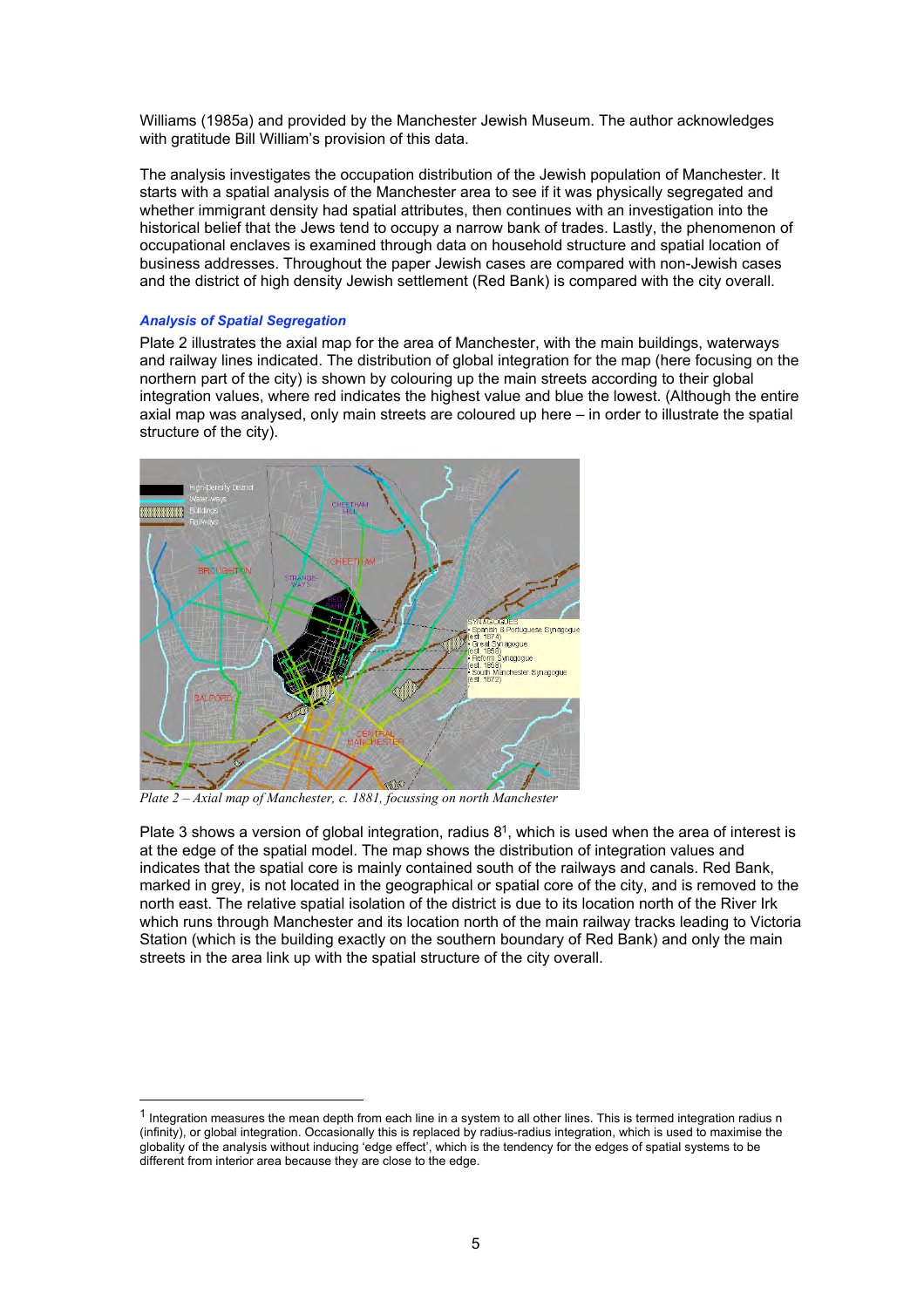

*Plate 3 – Radius 8 integration, focusing on northern part of Manchester, c. 1881*

Plate 4 shows the distribution of local integration<sup>2</sup> throughout the axial map of Manchester, where streets are coloured up from warm to cold according to how well integrated they are locally. We see that the fingers of routes out of Red-Bank seem to hold many of the key local integrators, but the interstices of the district are locally segregated (indicated by the cold colours).



*Plate 4 – local integration, focusing on northern part of Manchester*

It was found that when comparing the global integration of the Red Bank area with the adjacent

<sup>&</sup>lt;sup>2</sup> A version of integration, termed integration radius 3 or local integration, restricts the measurement of routes from any line to only those lines that are up to three lines away from it. This measures the localised importance of a space for access within a particular part of a building or urban network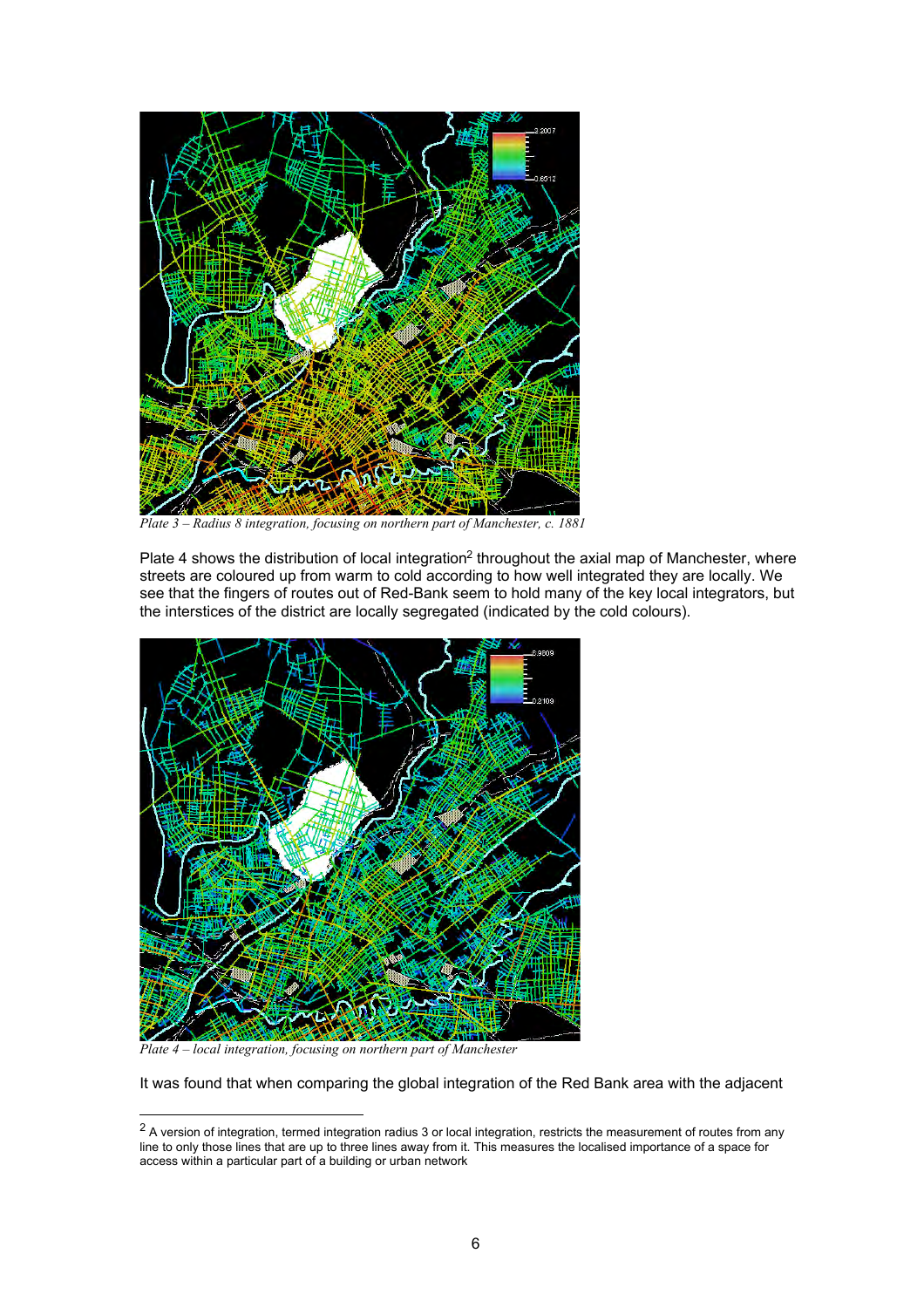districts, that it was significantly segregated from its surroundings (.978 as compared with 1.273). Furthermore, analysis of step-depth from the most globally integrated line in the city, undertaken to discover the degree of permeability of Red Bank from the spatial core of the city, showed that the district was significantly cut off from the central core of the city and from the commercial district –despite its geographic proximity.

Additional analysis calculated spatial measures for each street in Red Bank, weighted by the proportion of Jewish to non-Jewish households per street. The results of this analysis found that Jewish households tend to be less locally integrated than their neighbours, but more globally integrated than average (if we consider the radius 8 results as indicative of global integration). This suggests Jewish households tend to be closer to the main streets and to the perimeter of the Red Bank district than their non-Jewish counterparts. This was supported by analysis of proximity to the main streets in the area (through step-depth analysis), which found that the streets with a higher Jewish presence tended to be more segregated (and thus less connected to their surroundings), than other streets in the area. These findings mirror those found in studies undertaken by the author of Leeds and London and link up with findings which show that the streets with high density Jewish settlement tend to be those occupied by newer immigrants, with lower economic status, whilst the main streets in the area, which tend to be those which contain the shops and workshops, tend to be settled by the more established immigrant residents of the area at lower densities. This result is explained by the fact that the highest density Jewish streets tend to be back streets containing tenements with crowded houses, living at high density. These tended to be poorer households, who were forced to sub-let to other families or boarders.

#### *Analysis of ethnic density*

The following section concentrates on the pattern of settlement of Jewish immigrants in Manchester. Analysis of population numbers indicates that the Jewish population of Manchester, which was 7745, comprised 2.3% of the city overall. The population of Red Bank was 9578 and comprised 32.5%of the population of the area. It is evident that the largest numbers of Jewish households were concentrated in the district of Red Bank.

Analysis of the birthplaces of family heads in Red Bank shows that 82% of Jewish heads were born abroad, compared with 14% of non-Jewish Heads. The average length of time in the UK was 9.8 years (based on the age of the eldest child born in Britain). Such a finding is typical of areas of initial settlement for immigrants, where populations tend to be more transient. The relative density of Jews to non-Jews was calculated, with the street normally taken as the unit, except in cases of very long streets, which were treated in sections<sup>3</sup>. Analysis of Jewish density across the city indicates that Red Bank had a much higher density than elsewhere in the city, with a mean density of 40%, compared with 18% outside of the area.

Plate 5 concentrates on the district of Red Bank. Principle synagogues and the Jewish school are coloured yellow. This illustration indicates that streets with highest density are concentrated in the southern and western parts of the district, whilst streets with medium density, coloured light blue and light red tend to be on the main streets or one step off from them.

 $3$  The illustration of density follow the methods used by George Arkell, whose map of Jewish East London in Russell C. & Lewis H. S. (1900). *The Jew in London*. London: Fisher Unwin. has become an important tool of research into Jewish settlement in late 19th century London. Arkell was part of Charles Booth's team for preparation of the maps of Social Condition in London – see Booth C. (1889). Descriptive Map of London Poverty (set of four coloured reproductions of the original maps by Charles Booth) with introduction by D.A. Reeder. London: London Topographical Society..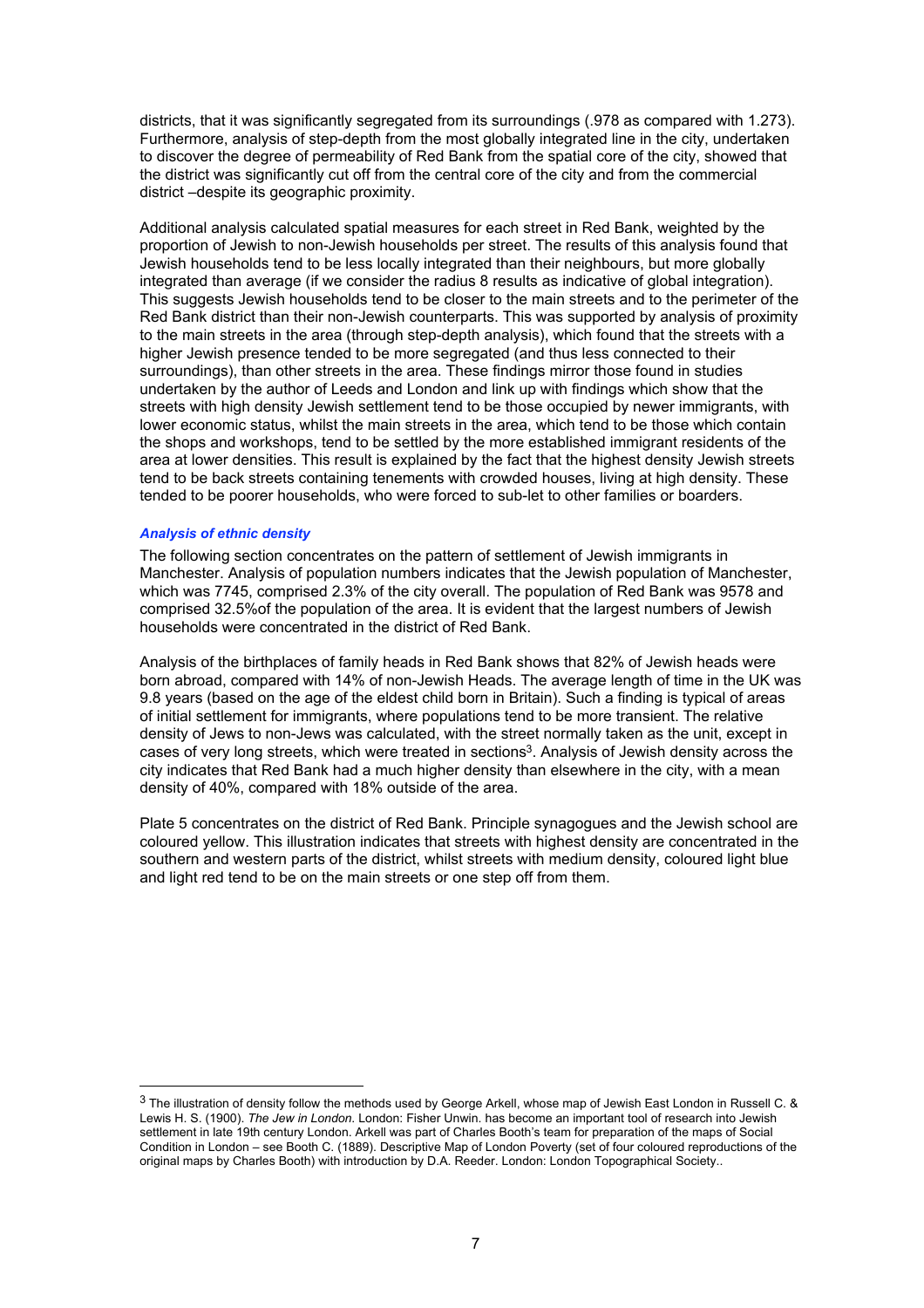

*Plate 5 – density within the Red Bank district of Manchester, c. 1881*

In order to analyse the relationship between spatial distribution and Jewish density, the frequency distribution of density was calculated for 10 bands between 0=100%. Households where Jews were boarding with non-Jewish families were excluded. In figure *a* below we see histograms of the distribution - on the left for all streets in Manchester and on the right, for streets in Red Bank only (graphs were created at the same scale). We can see that for Manchester overall there was a predominance of cases where density was under 10%; whereas in Red Bank, the spread of density was much more even and there were more cases in the upper three bands, where density was higher than when considering all streets.



*figure a Frequency distribution of Jewish density per household: for all streets, for Red Bank only.*

Analysis was undertaken to see if there was a relationship between the various spatial measures and density. Following is a series of bivariate scattergrams which plot the mean spatial values for each density band against the mean household density for Jews per street. The *x* axis in each scattergram shows mean density per street (not including households with sole lodgers) and the *y* axis shows the mean spatial values for each density band. Figures *b* and *c* below indicate a strong reverse correspondence between density and spatial measures. These suggest that the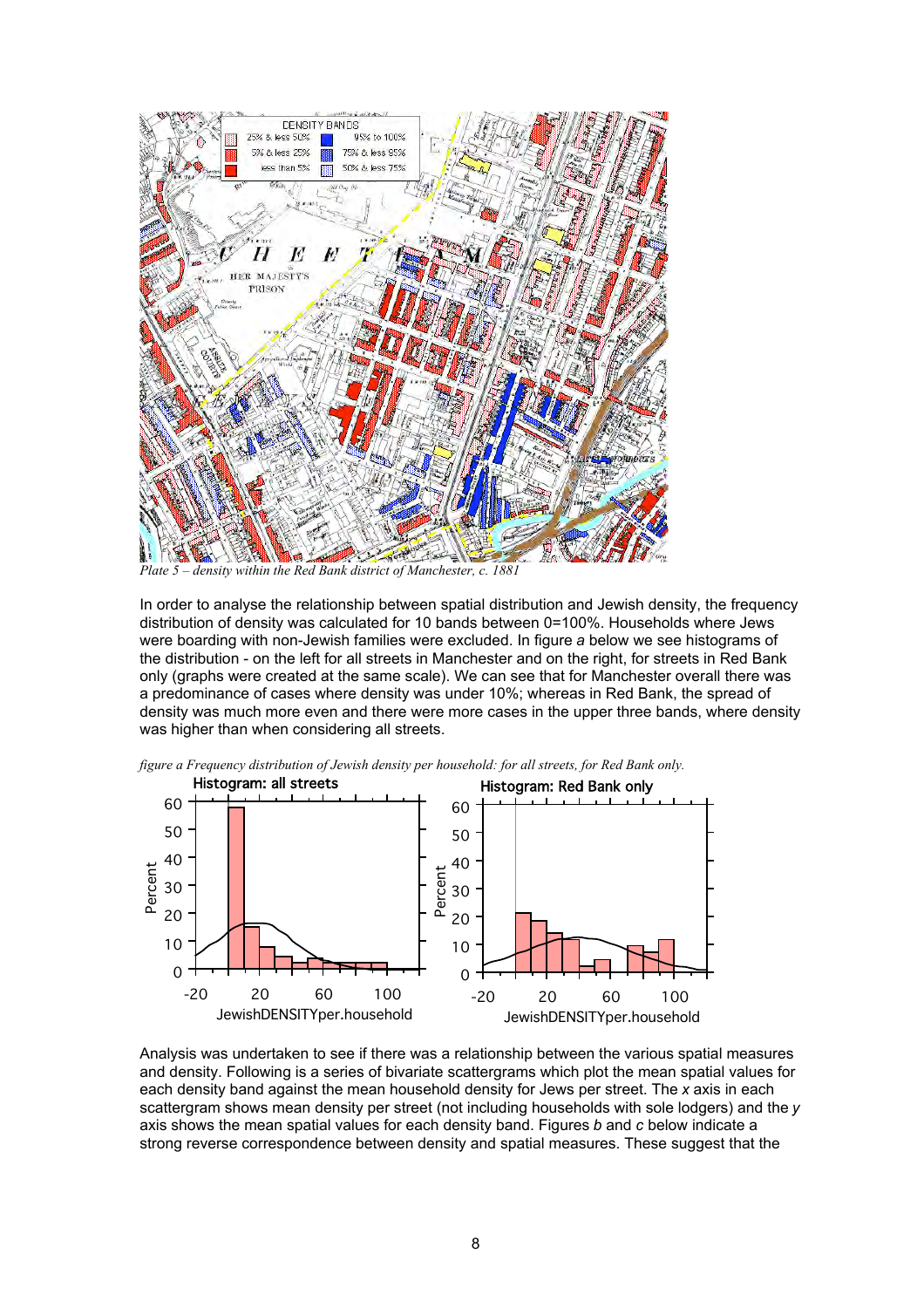higher the density of Jewish settlement, the lower the spatial integration of the street in which they live. The results of these scattergrams suggest that where there were relatively more Jewish households, these tended to be located in more segregated streets.



This supposition is supported by plate 6, which illustrates density, overlaid with global integration. It is evident from this illustration that the high density streets (coloured dark blue) are more segregated than the medium density streets (coloured light red and light blue).



*Plate 6 – density within the Red Bank district of Manchester, c. 1881, overlaid with global integration*

# *Analysis of Occupational Structure*

This analysis was undertaken to see if there was proof of the contention that there were typical 'Jewish' trades.

## *• Analysis of Jewish households in Manchester overall*

Analysis of the top ten occupations cited by Jewish heads of household, or by sole Jewish boarders and lodgers in the 1881 census of Manchester found that both in the census and in the business directories, the Jewish population of Manchester was clustered in a small number of occupations. 25% were in the tailoring industry, 11% were merchants, 7% were glaziers and a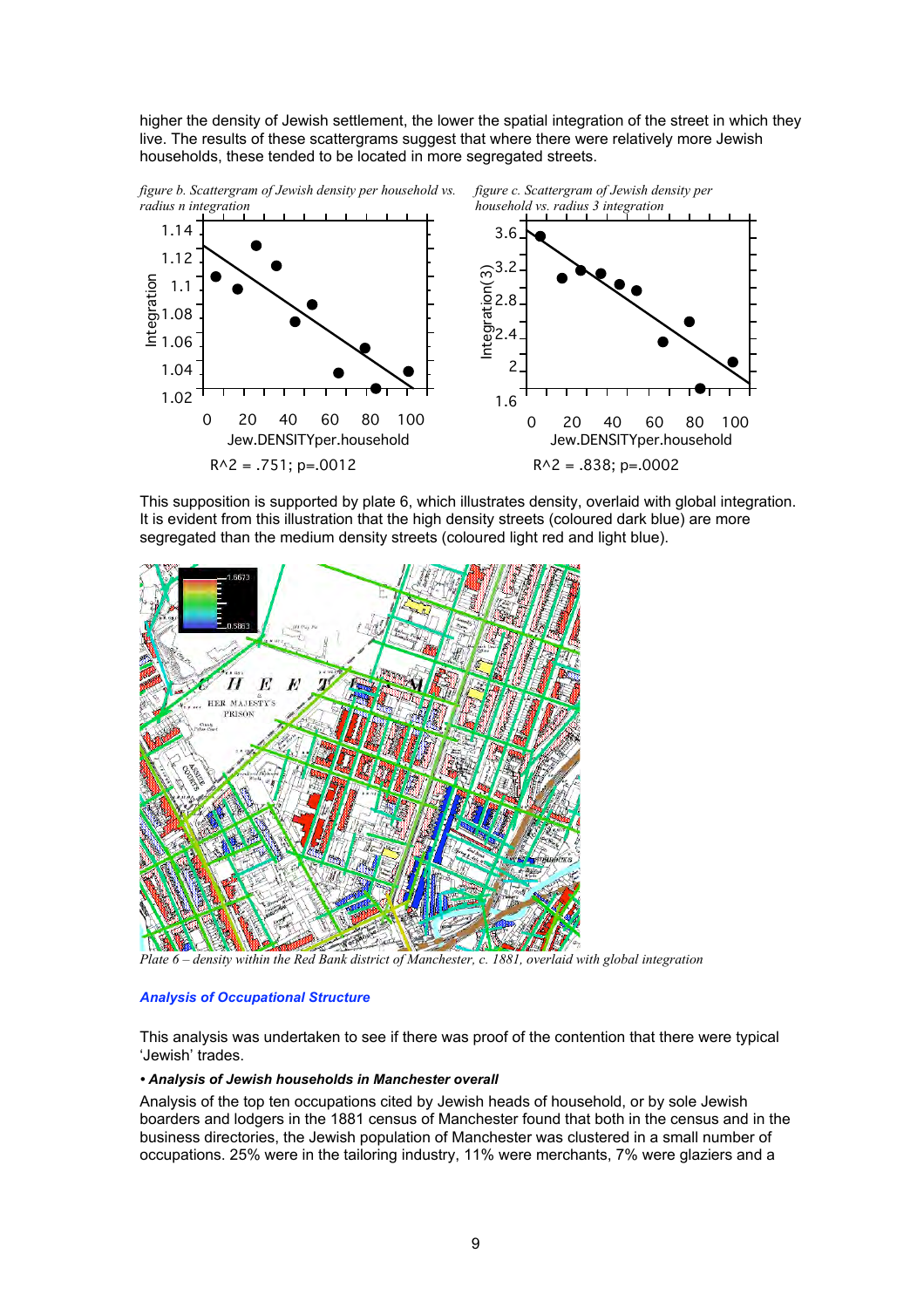further 7% were waterproof makers (a new industry at the time). When considering the distribution of occupations, it is notable however that the distribution differed from one district to the other and whilst the Red Bank district of Cheetham, which was considered to be the poor, 'ghetto' area, and which contained most of the newest immigrants had 77% of its Jewish inhabitants in the tailoring trade, only 15% of the more prosperous Central Manchester area were in the tailoring trade4. Over 60% of Jewish heads of household were concentrated in 5% of all Jewish occupation groups.

Analysis of 134 business address for Jewish residents of Manchester showed that most occupations had businesses in central Manchester; the exceptions for this rule were pawnbrokers, tailors and travellers, who were located in the Red Bank area and its surroundings. Historical analysis has suggested that the tailor workshops grew out of workshops that were dependent on piece-making and out-working by the poorer workers, which may explain this finding.

#### *• Comparison between Jewish and non-Jewish households within Red Bank*

If we look only at Red Bank, we find very similar findings to those for Manchester as a whole. Of all the Jewish heads, almost 60% are in the top 10 occupation groups of: cabinet maker, cap maker/manufacturer, commission agent, glazier, jeweller or watchmaker, merchant/shipping merchant, pawnbroker, tailor, commercial traveller and waterproof maker. In contrast, only 8% of the non-Jewish heads of household in the Red Bank area are in the top 10 Jewish occupations.

Analysis of occupations amongst the non-Jewish population shows that they did not concentrate in a small group of occupations, nor did they share the same type of occupations as their Jewish neighbours; 8% of non-Jewish heads were in 'Jewish' occupations as compared with 60% of Jewish heads). Taking account of the considerably higher number of non-Jewish households (around 3 times the number of Jewish households), this finding is significant and suggests that the immigrant Jews of Manchester were concentrated in a different spread of occupations than their immediate neighbours.

In order to arrive at a full picture, Jewish occupation analysis in the Red Bank area was also looked at from the angle of the non-Jewish occupations. Having categorised all non-Jewish occupations it was found that the ten most common non-Jewish occupations in Red Bank<sup>5</sup> were cited by a much smaller proportion of the population, 30%, in comparison with 60% for Jewish heads in top Jewish occupations. Analysis was then undertaken to see what percentage of Jewish heads of household in the Red Bank area worked in the ten most common occupations amongst the non-Jewish population. The analysis found that for the non-Jewish population of Red Bank, the only important 'Jewish' occupation was tailoring, but even this was only at a rate of 2%. In addition, only 1 in 20 Jews worked in the top 10 non-Jewish occupations

Further analysis of the occupations of Manchester as a whole showed that whereas Jewish occupations (within Red Bank) were typical of up to 20% of the population of Manchester as a whole, non-Jewish occupations (within Red Bank) were typical of over 35% of Manchester as a whole. In other words, non-Jewish occupations within Red Bank were more representative of the city overall (although still did not represent the full occupational spread).

Plate 7 shows all home addresses which were associated with a different work address, coloured up by mean depth from home to work, where the warmer the colour the more proximate the work and home addresses. Depth was calculated by taking each home address and calculating the step depth from it to the work address of the business owner in question. Depth is a measure of spatial distance, taking account of street network accessibility. The map (which focuses on the northern part of Manchester) also shows the location of (Jewish) residential streets (black), business addresses (white) and streets with both types of addresses (grey).

l

<sup>4</sup> The top-ten Jewish occupations in Red Bank were in descending order: tailor, glazier, commercial traveller, cap maker/manufacturer, jeweller or watchmaker, merchant/shipping merchant, waterproof maker, commission agent, cabinet maker, pawnbroker.

<sup>5</sup> The top-ten non-Jewish occupations in Red Bank were in descending order: labourer, joiner, salesman/shopkeeper, boarding/lodging house keeper, publican, housekeeper, tailor, warehouseman, fruiterer/greengrocer, printer/compositor.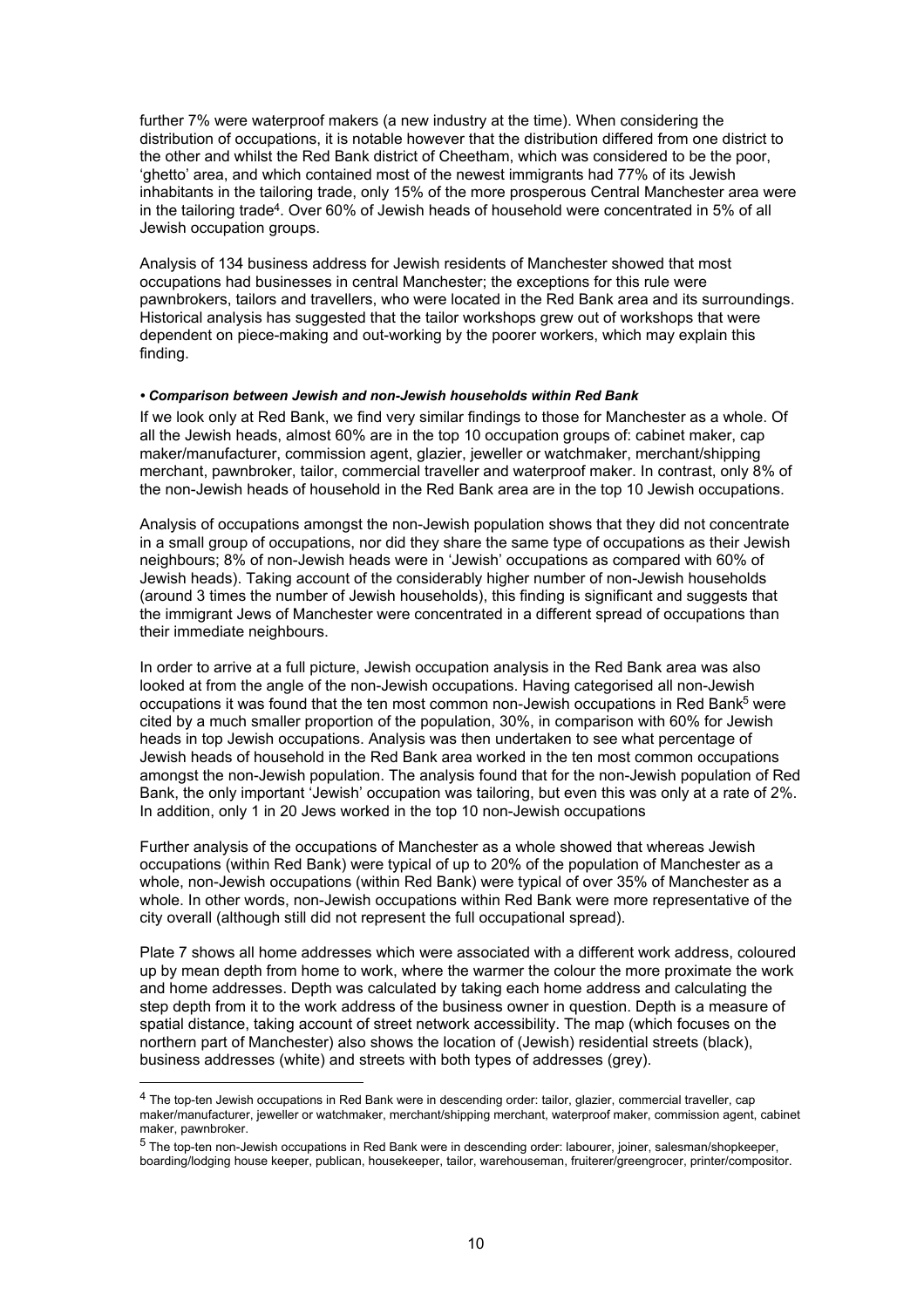

*Plate 7 – Mean 'depth' from home to work, Manchester c. 1881 (Red Bank coloured red)*

The map shows that many of the streets inhabited by Jewish families in the Red Bank district were relatively close to work and supports historical evidence which indicates that the Jewish families there tended to work in the workshops close to home or were occupied doing piece-work at home. This map is supported by statistical analysis, which shows that axial step depth from home to work for addresses in the area is significantly smaller than average (p=.0196)

This section has shown that historical contentions regarding the concentration of the Jews of Manchester in a narrow band of occupations can be proven by the census data of 1881. It has also shown that the concentration into a narrow band is not typical of the non-Jewish population of the Red Bank district, who worked in a wider and more representative spread of occupations, despite their physical and economic segregation.

# *Analysis of Household Structure*

Research into the household structure of the Manchester and Leeds 'ghetto' areas undertaken for this project found that Jews were twice as likely to share with someone from the same country of origin as non-Jews. The following analysis looked at the incidence of identical occupations for second head or lodger as opposed to identical country of origin, in order to see to what degree are migrants likely to lodge with people from the same occupation. The purpose of this analysis was to test the issue of co-dependence in the Red Bank district; and also to see whether this is a specifically Jewish phenomenon or one common to all immigrants.

# *• Analysis of Jewish households in Manchester overall*

Figure *d* below is a set of histograms which show the result of analysis of all Jewish heads in Manchester who lived in shared households, of whether the head of household had the same occupation as boarders, lodgers or second heads of household at the same address (left) and whether the head of household was born in the same country as boarders, lodgers or second heads of household at the same address (right). The method of ascertaining the incidence of sharing occupation was that if there were more than one boarder or head in a household, only one case of matching occupation was sufficient in determining that boarder and head had the same occupation. The birthplace was only compared in cases where the head was born abroad.

We see that of the two questions, whether occupation or birthplace are stronger determinates of co-residence, that birthplace comes out much more strongly, with over 70% of households with co-residents coming from the same country of origin, whilst only 42% of households with coresidents share the same occupation.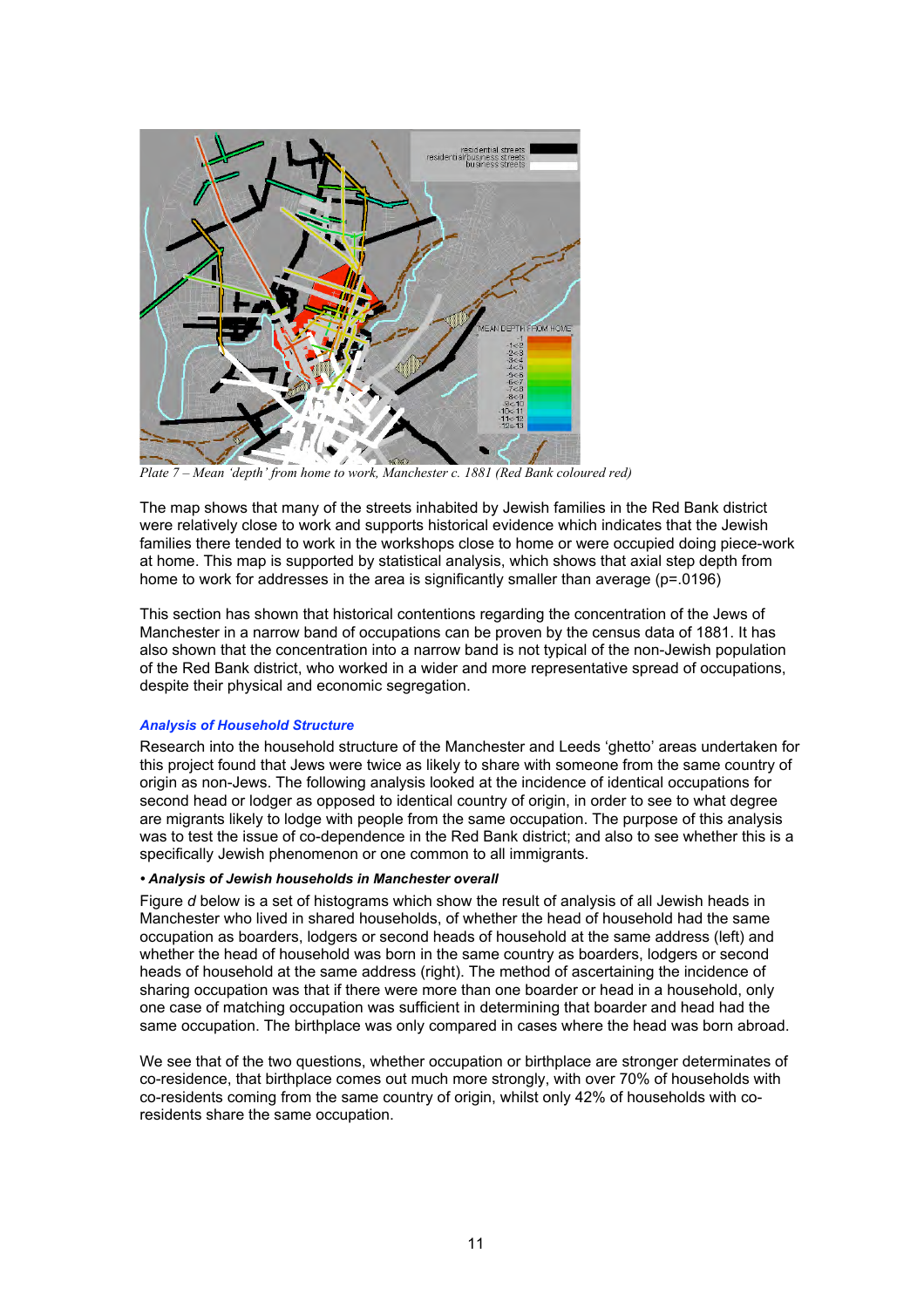*Figure d: frequency distribution of Jewish sharing heads who have same occupation or same birthplace as boarder, lodger or second head.*



Further analysis of cases where occupation and birthplace both applied, showed that the highest incidence, 39%, was for cases where occupation was not shared, but birthplace was; and the next highest incidence, 34%, was of households where both birthplace and occupations were shared. Considering the small number of occupation types amongst the Jews, this finding suggests that birthplace was a much stronger determinate of co-dependence.

#### *• Comparison between Jewish and non-Jewish households within Red Bank*

Analysis was also undertaken just of the Red Bank area, which contained the majority of sharing households, in order to see how different the Jewish residents were from their non-Jewish neighbours. The results showed that the proportion of boarders sharing the same trade or occupation as the head of household was twice the rate for Jewish households as for non-Jewish households (37% compared with 18%). In addition, the proportion of boarders coming from the same country of origin as the head or wife (which was calculated only for cases where the head or wife were born abroad) was much greater amongst Jewish households than amongst non-Jewish households (71% compared with 30%). This is an especially interesting finding, considering that non-Jewish households born abroad were predominantly from Ireland, whilst Jewish households came from many different countries.

An additional analysis was done to compare non-Jews within Red Bank with non-Jews in the rest of the city, to see if the sharing of occupations in Red Bank was a phenomenon more related to 'Jewishness' or to location in the area. The results showed that Jewish occupational codependence was maintained at a similar rate for Jewish families who had moved outside of the area, whilst the shared birthplace rate for Jews was lower outside of the Red Bank district, suggesting that language or cultural co-dependence is a factor more important in the area of initial settlement, Red Bank. For non-Jews the 'same occupation' rate was higher within Red Bank. Evidently, co-dependence continues to be important outside of Red Bank for Jewish immigrants and less so for non-Jewish immigrants.

## **Summary and Conclusions**

The common definitions of a 'ghetto', as an area of initial settlement or an area of extreme poverty or an area populated by a particular ethnic group, all seem to hold for the district of the Red Bank of Manchester. Space syntax analysis of the area showed that as well as these 'ghetto' type measures, the district was spatially segregated from the remaining urban area. Moreover, it showed specific patterns of distribution of the Jewish population, which correlated higher density with greater spatial segregation.

Red Bank was shown to be an area of initial immigration, and there were also indications that the Jewish immigration was replacing a previous wave of immigration from Ireland (whose population was smaller and had been longer in the UK). The pattern of settlement was shown to be one of intensification of certain streets in the area. This is a finding supported by the parallel study into the creation of the Jewish settlement in Leeds over 6 decades. See Vaughan (1999), which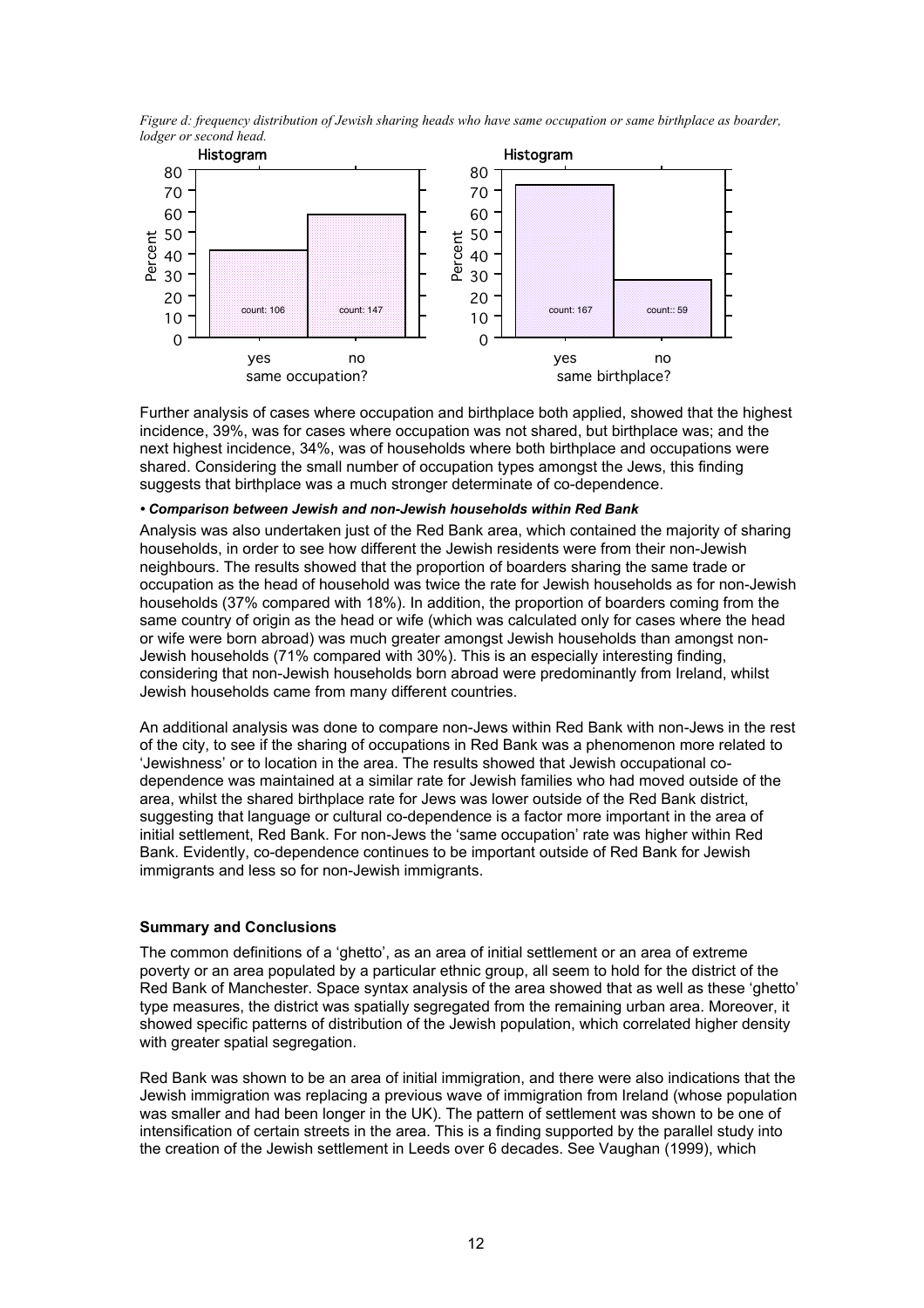showed that a relatively small number of streets was colonised by the incoming immigrants and then those streets were settled more densely from decade to decade. This finding tends to support the theory of co- dependence, that immigrants from a similar background or country of origin prefer to cluster – either for self-help, or due to availability of sub-letting by countrymen. Both of these theories are also supported by the analysis presented here, which showed a high rate of sharing households where head and boarders were from the same country of origin.

The results relating to occupational structures showed strong evidence to support the theory that at least in the initial wave of immigration, there is a tendency to cluster in a small number of trades. Analysis of the city overall showed that the Jewish population seems to maintain trade specialisation (and spatial clustering) beyond the area of initial settlement, in the suburbs. Many historical and sociological sources suggest that this pattern of settlement is due to the reliance of this minority group on self-support and its desire for maintenance of cultural and social activities beyond the initial stages of migration. See Waterman and Kosmin (1987) and Lipman (1962-67). This is a phenomenon apparent in certain other immigrant groups, but the spatial clustering tends to be more diffuse (e.g. Cypriots in the Green Lanes district of London).

The results of this research highlight distinctive characteristics to the Jewish immigration, but also highlight the phenomenon of certain areas of cities being prone to becoming areas of initial immigration for successive waves of migration as well as being prone to becoming slums. The latter finding was investigated across the two examples of Manchester and Leeds by analysing class defined by occupation and using other economic measures, such as housing density. The results suggested that not only were Red Bank in Manchester and the Leylands district of Leeds prone to waves of immigration, but that there was a significant proportion of inhabitants who suffered poverty levels more severe than their (poor) immigrant neighbours. These findings seem to suggest that there is a relationship between spatial segregation and economic deprivation and this is to be investigated in a research project analysing the Booth maps of Social Condition in 19<sup>th</sup> century London.

## **References**

- Booth C. (1889). Descriptive Map of London Poverty (set of four coloured reproductions of the original maps by Charles Booth) with introduction by D.A. Reeder. London: London Topographical Society.
- Carter H. & Lewis C. R. (1983). Processes and Patterns in Nineteenth Century Cities. Milton Keynes: The Open University.
- Englander D. (1994). A Documentary History of Jewish Immigrants in Britain 1840-1920. Leicester: Leicester University Press.
- Eyles J. (1990). Group Identity and Urban Space: the North American experience. Shared Space, Divided Space: essays on conflict and territorial organization, in Smith D. M. &Chisholm M. (ed.). London: Unwin Hyman, pp. 266.
- Her Majesty's Government (1883). Census of England and Wales: ages, condition as to marriage and birthplaces of the people. London: Eyre and Spottiswoode.
- Hillier B. (2001). Centrality as a process: accounting for attraction inequalities in deformed grids." Urban Design International 3/4: 107-27.
- Hillier B. & Hanson J. (1984). The Social Logic of Space. Cambridge: CUP.
- Hillier B. & Penn A. (1996). Cities as Movement Economies." Urban Design International 1 (1): 49-60.
- Hillier B., Penn A., Hanson J., et al. (1993). Natural Movement: or configuration and attraction in urban pedestrian movement." Environment and Planning B: planning and design 20: 29- 66.
- Jacobs J. (1961). The Death and Life of Great American Cities. Harmondsworth, Middlesex: Penguin.
- Krier R. (1984). Urban Space (from the German, 1975). London: Academy Editions.
- Lipman V. D. (1962-67). The Rise of Jewish Suburbia." Transactions of the Jewish Historical Society xxi: 78-103.